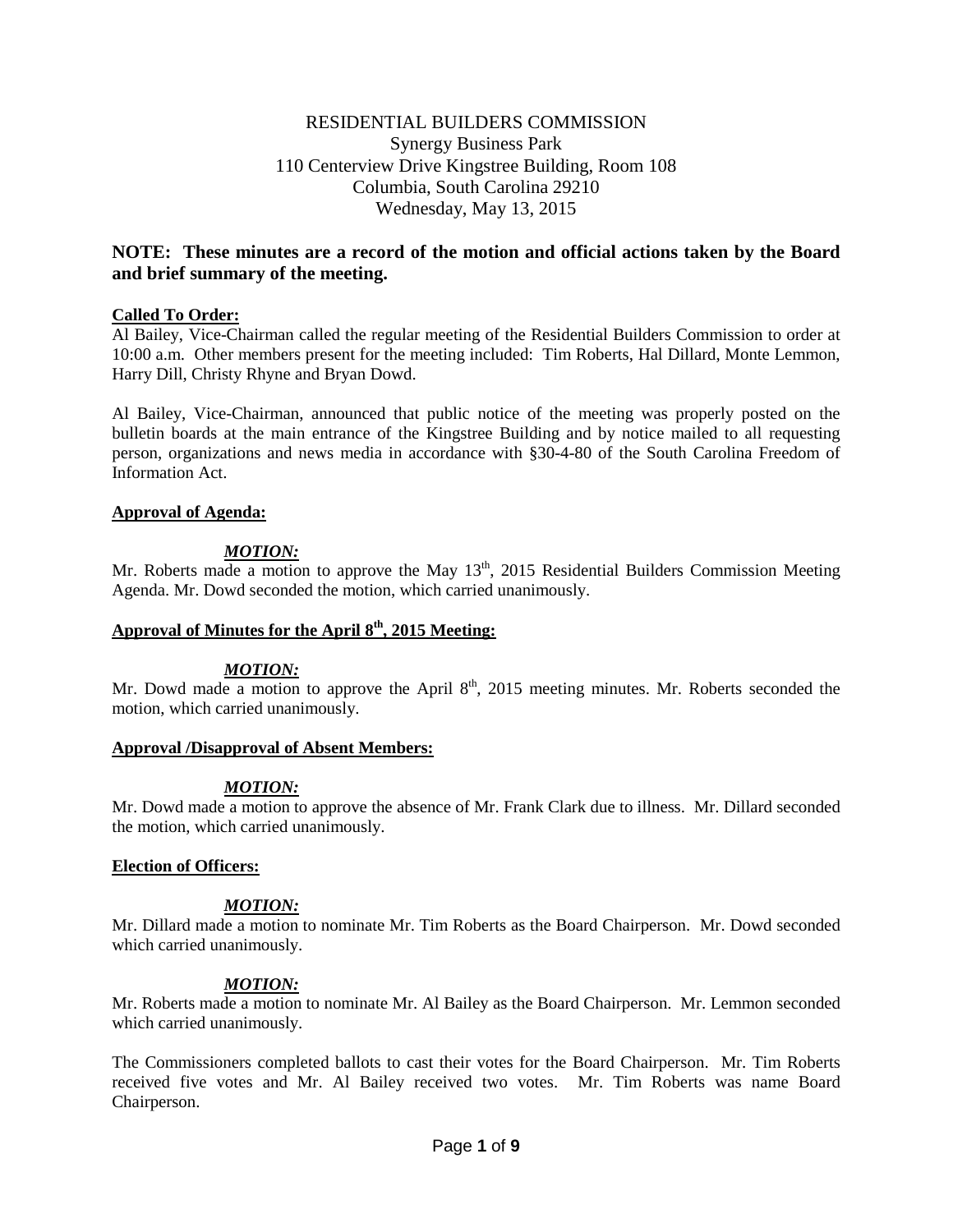#### *MOTION:*

Mr. Dillard made a motion to nominate Mr. Al Bailey as the board vice-chairperson. Mr. Lemmon seconded the motion, which carried unanimously.

No other nominations were made. Mr. Al Bailey was name Board Vice-Chairperson.

#### **Chairman's Remarks:**

*Timothy Roberts- chairman*

Mr. Roberts, Chairman reminded everyone that this meeting is being recorded and asked that everyone please speak clearly. He also welcomed the newly seat Commissioners and thanked them for agreeing to serve on the Commission. Additionally, he advised all applicants and licensees to direct their questions to the chairman of the board.

#### **Application Reviews:**

#### *David Bean*

The Commission held an Application Review Hearing regarding Mr. David Bean. Mr. Bean appeared before the Commission to present testimony and he waived his right to counsel.

#### *MOTION:*

Mr. Bailey made a motion to allow Mr. Bean to sit for the Residential Builders Exam. Mr. Dillard seconded the motion, which carried unanimously.

#### *Chad Pinkowski*

The Commission held an Application Review Hearing regarding Mr. Chad Pinkowski. Mr. Pinkowski appeared before the Commission to present testimony and waived his right to counsel.

#### *MOTION:*

Mr. Dill made a motion to allow Mr. Pinkowski to sit for the Residential Builders Exam. Mr. Lemmon seconded the motion, which carried did not carry unanimously. Mr. Dillard, Mr. Dowd and Mr. Bailey opposed.

#### *MOTION:*

Mr. Dillard made a motion to go into Executive Session. Mr. Dowd seconded the motion, which carried unanimously.

#### *MOTION:*

Mr. Dowd made a motion to exit Executive Session for legal advice. Mr. Bailey seconded the motion, which carried unanimously.

### *MOTION:*

Mr. Dill made a motion to allow Mr. Pinkowski to sit for the Residential Builders Exam. Mr. Lemmon seconded the motion, which carried did not carry unanimously. Mr. Dillard, Mr. Dowd and Mr. Bailey opposed. The motion carried with the majority vote.

#### *Joe Addington Jr*

The Commission held an Application Review Hearing regarding Mr. Joe Addington Jr. Mr. Addington appeared before the Commission to present testimony along with his witnesses, Mr. Robert Hammond, and Mr. David Sims. Mr. Addington waived his right to counsel.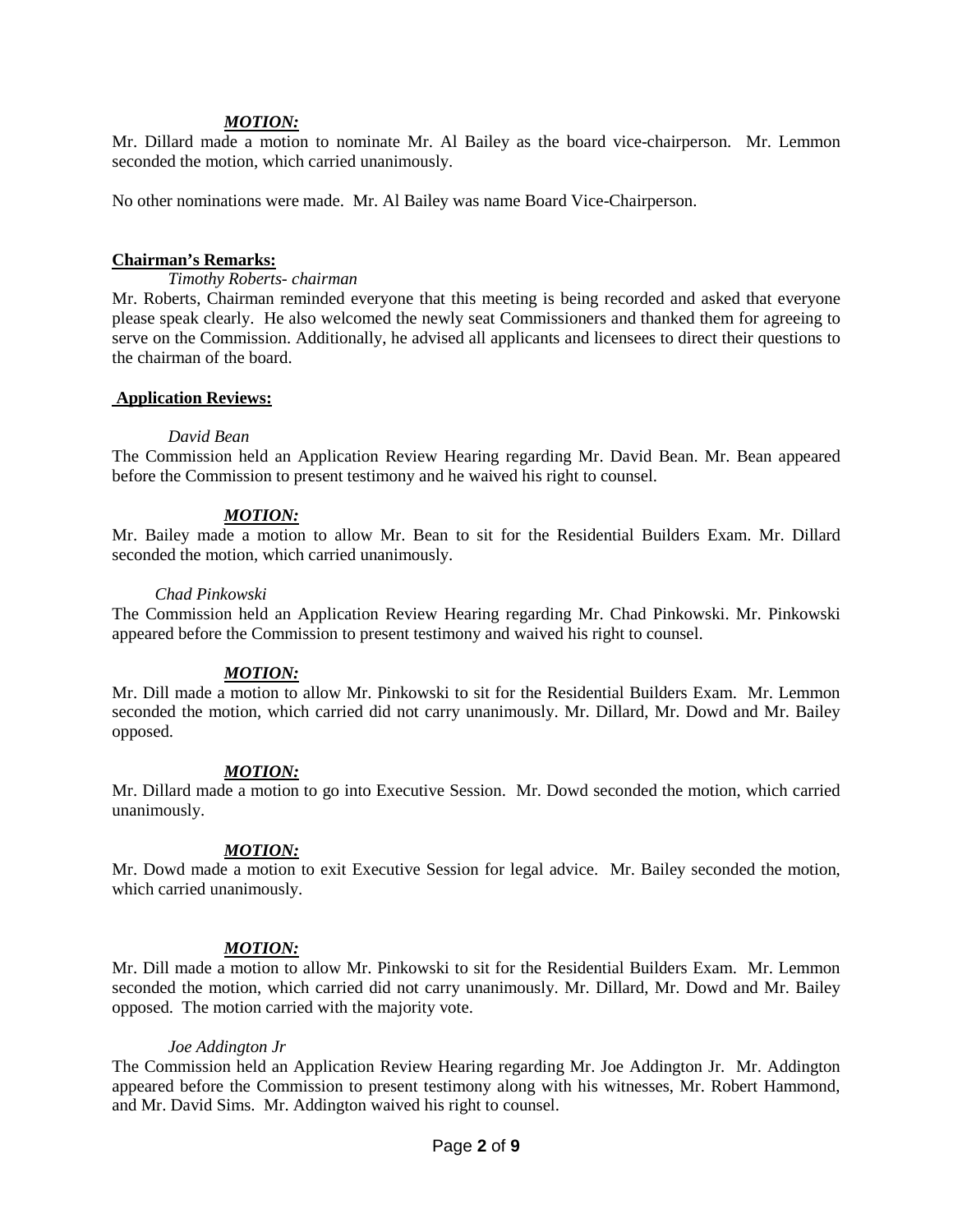#### *MOTION:*

Mr. Bailey made a motion to allow Mr. Addington to sit for the Residential Electrical exam. Ms. Rhyne seconded the motion, which carried unanimously.

#### *Richard Kennedy*

The Commission held an Application Review Hearing regarding Richard Kennedy. Mr. Kennedy appeared before the Commission to present testimony and waived his right to counsel.

#### *MOTION:*

Mr. Bailey made a motion to approve the Registration for Mr. Kennedy. Mr. Dillard seconded the motion, which carried unanimously.

#### *Michael Mele*

The Commission held an Application Review Hearing regarding Michael Mele. Mr. Mele appeared before the Commission.

#### *MOTION:*

Mr. Dillard made a motion to approve Mr. Mele to sit for the Residential Plumbing exam. Mr. Bailey seconded the motion, which carried unanimously.

#### *Stephen Joyce*

The Commission held an Application Review Hearing regarding Mr. Stephen Joyce. Mr. Joyce appeared before the Commission to present testimony and waived his right to counsel.

#### *MOTION:*

Mr. Dillard made a motion to allow Mr. Joyce to sit for the residential builder exam. Mr. Lemmon seconded the motion, which did not carry unanimously, Mr. Dill opposed.

#### *Matthew Sibley*

The Commission held an Application Review Hearing regarding Mr. Matthew Sibley. Mr. Sibley appeared before the Commission to present testimony and waived his right to counsel.

#### *MOTION:*

Mr. Bailey made a motion to approve a Residential Specialty Registration for Mr. Sibley and require that a Sled report at the 2017 renewal. Mr. Dowd seconded the motion, which carried unanimously.

#### *Edward Ferrell*

*The Commi*ssion held an Application Review Hearing regarding Mr. Edward Ferrell. Mr. Ferrell appeared before the Commission to present testimony and he waived his right to counsel.

#### *MOTION:*

Mr. Bailey made a motion to allow him to sit for the Residential HVAC Exam. Mr. Dowd seconded the motion, which carried unanimously.

#### *Montgomery Sexton*

The Commission held an application review hearing regarding Mr. Montgomery Sexton. Mr. Sexton appeared before the Commission to present testimony along and waived his right to counsel.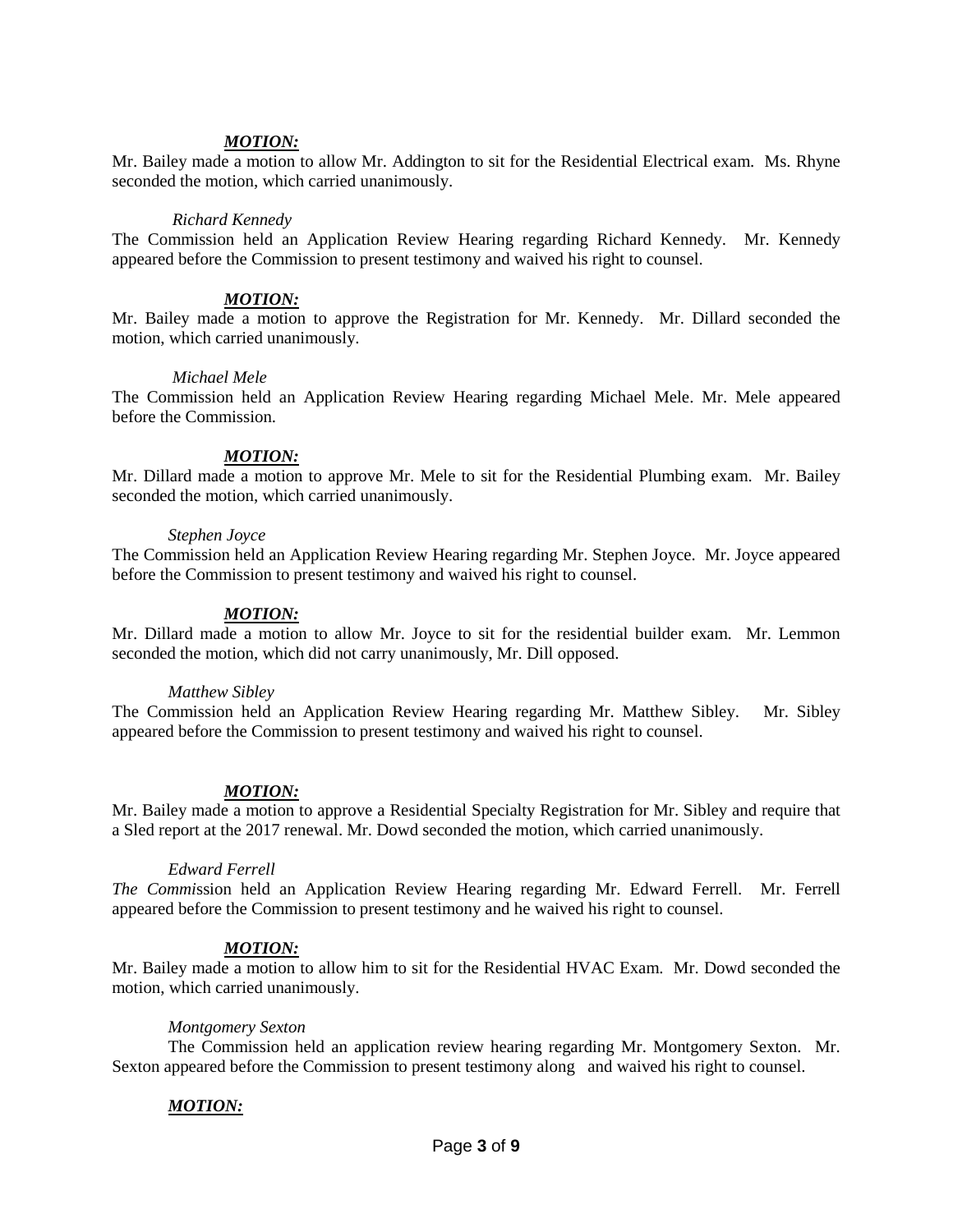Mr. Dowd made a motion to approved Mr. Sexton's Specialty Registration with the condition that he maintain a Five Thousand Surety Bond at all times. Mr. Bailey seconded the motion which did not carry unanimously, Mr. Dillard opposed.

#### *Timothy R Huff Jr*

The Commission held an application review hearing regarding Mr. Timothy R Huff Jr. Mr. Huff appeared before the commission to present testimony and waived his right to counsel.

## *MOTION:*

Mr. Dillard made a motion to enter in executive session for legal advice. Mr. Dill seconded the motion, which carried unanimously.

### *MOTION:*

Mr. Bailey made a motion to exit executive session for legal advice. Mr. Dillard seconded the motion, which carried unanimously.

### *MOTION:*

Mr. Dill made a motion to approve Mr. Huff's specialty registration. Mr. Bailey seconded the motion, which carried unanimously.

### *Jerry David Love Jr.*

The Commission held an application review hearing regarding Mr. Jerry David Love Jr. Mr. Love appeared before the commission to present testimony and waived his right to counsel.

### *MOTION:*

Mr. Dill made a motion to enter in executive session for legal advice. Mr. Dillard seconded the motion, which carried unanimously.

### *MOTION:*

Mr. Bailey made a motion to exit executive session for legal advice. Mr. Dillard seconded the motion, which carried unanimously.

### *MOTION:*

Mr. Dill made a motion to denied Mr. Love's request for a Specialty Registration at this time. Mr. Bailey seconded the motion, which carried unanimously.

### *Gregory Smith*

The Commission held an application review hearing regarding Mr. Gregory Smith. Mr. Smith appeared before the commission to present testimony and waived his right to counsel.

### *MOTION:*

Mr. Bailey made a motion to approve Mr. Smith's Residential Builders license without reexamination if he submits verification of the Judgment offer. Mr. Dillard seconded the motion, which did not carry unanimously, Mr. Dowd opposed.

### *Kirk Summers*

 The Commission held an application review hearing for Mr. Kirk Summers. Mr. Summers appeared before the Commission to present testimony. He also presented a witness Ms. Cynthia Summers and waived his right to counsel.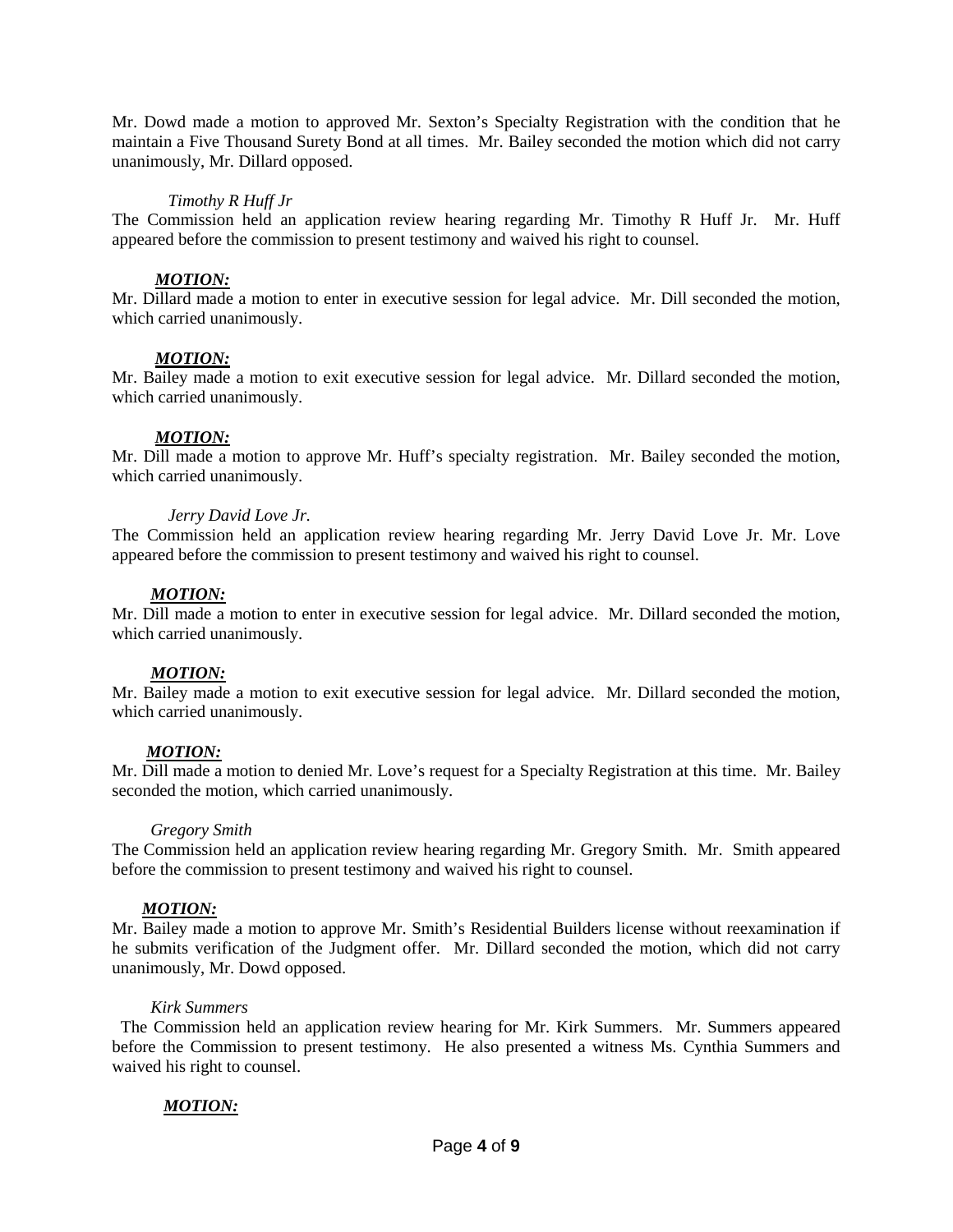Mr. Bailey made a motion to approve Mr. Summers' specialty registration and require a credit report at the next renewal. Mr. Dillard seconded the motion, which carried unanimously.

## *Rodney Martin*

The Commission held an application review hearing for Mr. Rodney Martin. Mr. Martin appeared before the commission to present testimony and waived his right to counsel.

## *MOTION:*

Mr. Bailey made a motion to approve Mr. Martin's application for licensure once the settlement documents had been sent to LLR. Mr. Dill seconded the motion, which carried unanimously.

### *Walter Seinsheimer*

The Commission held an application review hearing for Mr. Water Seinsheimer. Mr. Seinsheimer appeared before the commission to present testimony and waived his right to counsel. Mr. Bailey recused himself from the hearing proceedings.

## *MOTION:*

Mr. Dowd made a motion to Approve and extension of 120 days and within that time Mr. Seinsheimer would need to provide the commission with an approved bank agreement. Mr. Dillard seconded the motion, which carried unanimously.

## **Final Order Hearings:**

### *John Nester Case# 2014-350; 2012-73 & 2012-125*

The Board held a Final Order hearing regarding Mr. Brian Nester. Mr. Roberts recused himself from the hearing proceedings due to his service as the hearing officer for Mr. Nester's cases.

### *MOTION:*

Mr. Dowd made a motion to uphold the Hearing Officer's Recommendation. Mr. Dillard seconded the motion which carried unanimously.

### *Mr. Nathan Starnes Case# 2012-490*

The Board held a Final Order hearing regarding Mr. Nathan Starnes. Mr. Roberts recused himself from the hearing proceedings due to his service as the hearing officer for Mr. Starnes case.

### *MOTION:*

Mr. Dillard made a motion to uphold the Hearing Officer's Recommendation. Mr. Dill seconded the motion which carried unanimously.

### *Mr. Nathan Starnes Case# 2012-490*

The Board held a Bond Claim hearing regarding Mr. Nathan Starnes. Mr. Roberts recused himself from the hearing proceedings due to his service as the hearing officers in this case.

### *MOTION:*

Mr. Dillard made a motion to enter into executive session for legal advice. Mr. Dill seconded the motion which carried unanimously.

## *MOTION:*

Mr. Dowd made a motion to exit executive session for legal advice. Mr. Dillard seconded the motion which carried unanimously.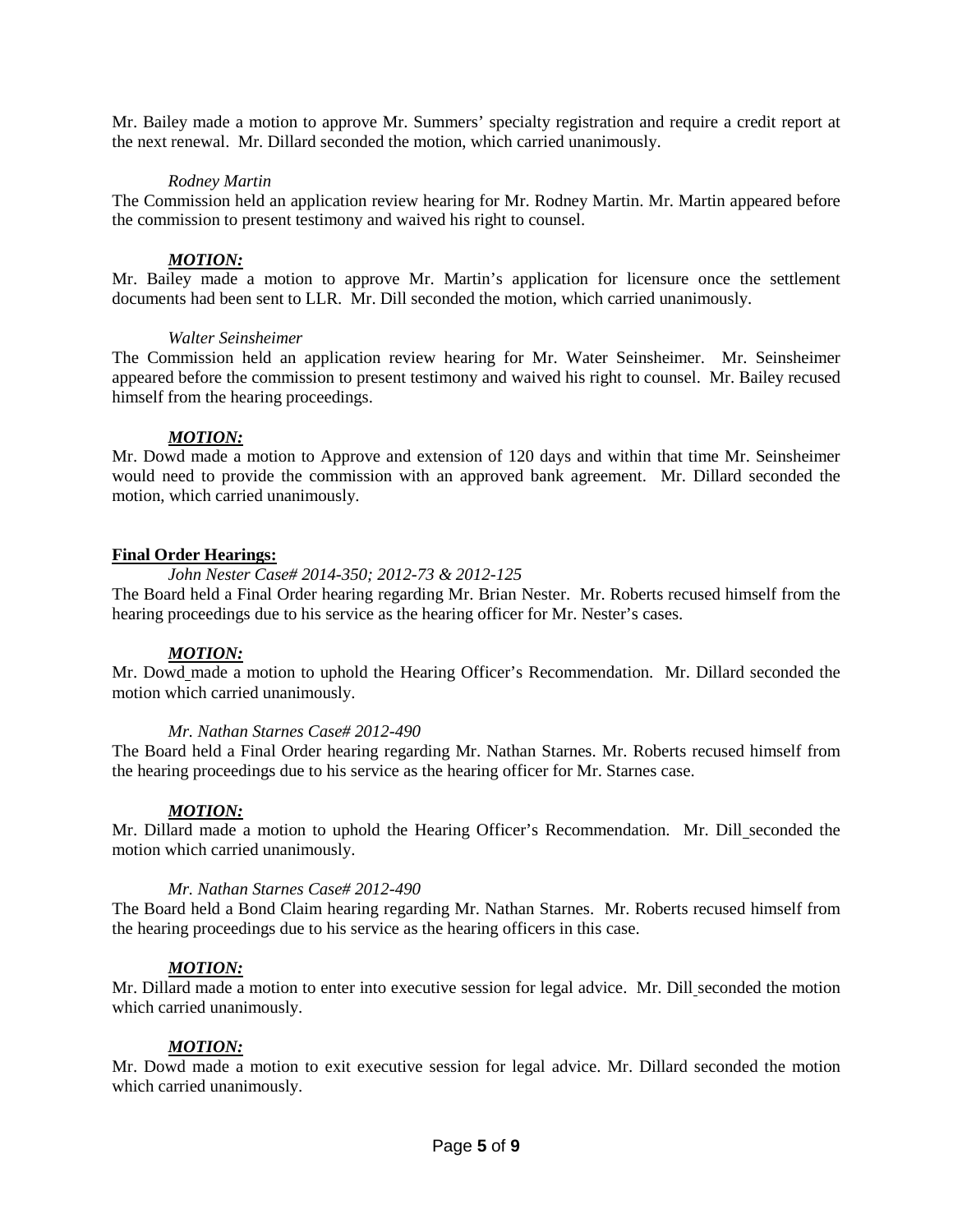#### *MOTION:*

Mr. Lemmon made a motion to allow for a \$4,500 bond or 30 days direct payment to the homeowner in the same amount from Mr. Starnes in lieu of the bond claim. Ms. Rhyne seconded the motion, which carried unanimously.

#### *Mr. Gerald Miles case# 2012-335*

The Board held a Final Order hearing regarding Mr. Gerald Miles. Mr. Roberts recused himself from the hearing proceedings due to his service as the hearing officers in this case.

#### *MOTION:*

Mr. Dowd made a motion to uphold the Hearing Officer's Recommendation. Mr. Dillard seconded the motion which carried unanimously.

#### *Mr. Martin Mcfadden case# 2012-423*

The Board held a Final Order hearing regarding Mr. Martin Mcfadden. Mr. Roberts recused himself from the hearing proceedings due to his service as the hearing officers in this case.

#### *MOTION:*

Mr. Dillard made a motion to uphold the Hearing Officer's Recommendation. Mr. Dowd seconded the motion which carried unanimously.

#### *Mr. Thomas Lewis case# 2013-49*

The board held a Final Order hearing regarding Mr. Thomas Lewis. Mr. Roberts recused himself from the hearing proceedings due to his service as the hearing officers in this case.

#### *MOTION:*

Mr. Dillard made a motion to uphold the Hearing Officer's Recommendation. Mr. Lemmon seconded the motion which carried unanimously.

### *Mr. Steven McGuinn case# 2013-482*

The board held a Final Order hearing regarding Mr. Steven McGuinn. Mr. Roberts recused himself from the hearing proceedings due to his service as the hearing officers in this case.

#### *MOTION:*

Mr. Dowd made a motion to uphold the Hearing Officer's Recommendation. Mr. Dill seconded the motion which did not carry unanimously. Mr. Dillard opposed.

#### *Mr. Ronnie Thomas case# 2013-25*

The board held a Final Order hearing regarding Mr. Ronnie Thomas. Mr. Bailey recused himself from the hearing proceedings due to his service as the hearing officers in this case.

### *MOTION:*

Mr. Dillard made a motion to uphold the Hearing Officer's Recommendation. Mr. Lemmon seconded the motion which carried unanimously.

#### *Mr. Travis Nichols case# 2012-323*

The board held a Final Order hearing regarding Mr. Travis Nichols. Mr. Bailey recused himself from the hearing proceedings due to his service as the hearing officers in this case.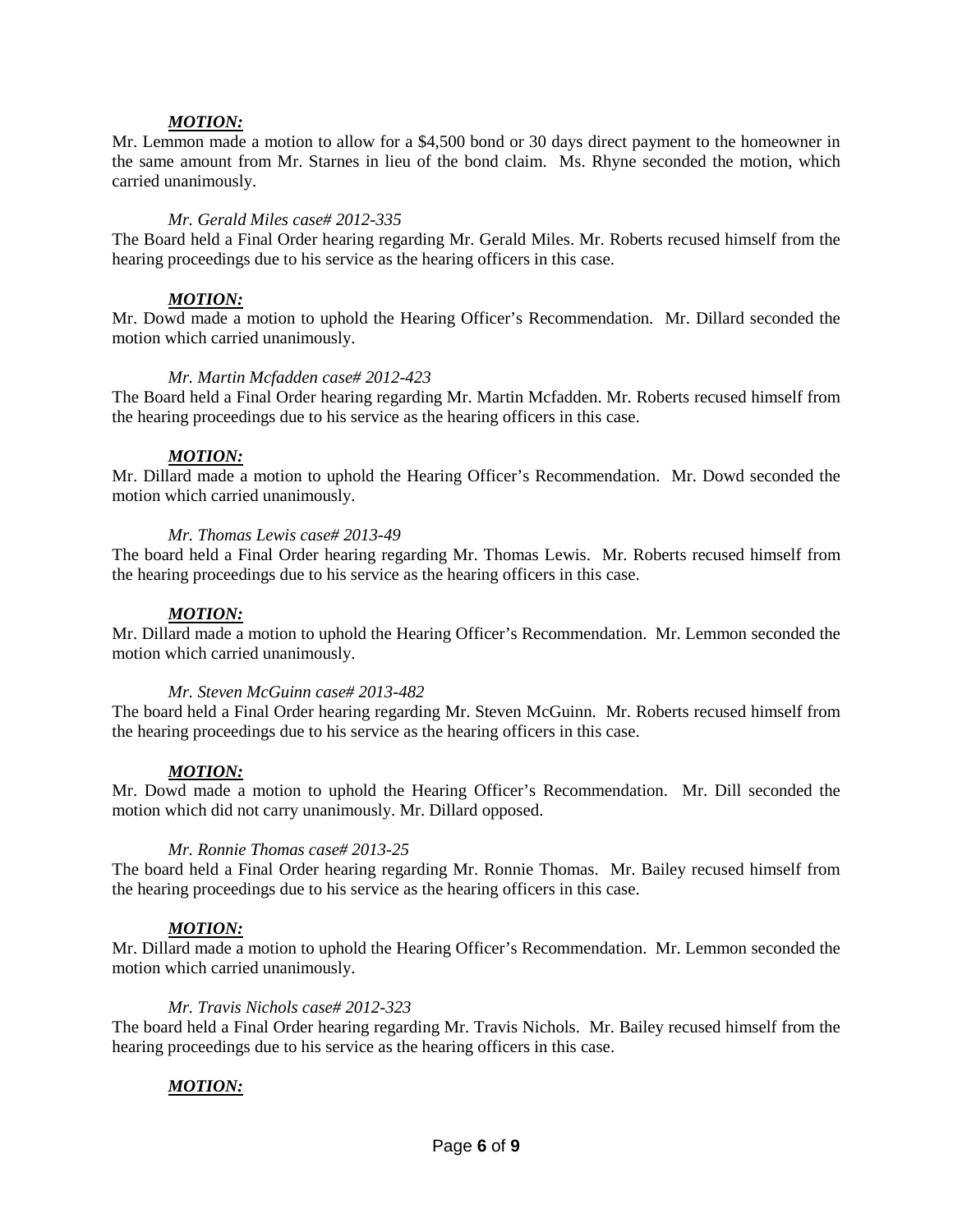Mr. Dillard made a motion to uphold the Hearing Officer's Recommendation. Ms. Rhyne seconded the motion which carried unanimously.

### *Mr. Hai Nguyen case# 2012-315 & 2013-306*

The board held a Final Order hearing regarding Mr. Hai Nguyen. Mr. Bailey recused himself from the hearing proceedings due to his service as the hearing officers in this case.

#### *MOTION:*

Mr. Dowd made a motion to uphold the Hearing Officer's Recommendation. Mr. Dillard seconded the motion which carried unanimously.

#### *Mr. Bob Kemp case# 2011-68*

The board held a Final Order hearing regarding Mr. Bob Kemp. Mr. Bailey recused himself from the hearing proceedings due to his service as the hearing officers in this case. Mr. Kemp appeared and waived his right to an attorney.

#### *MOTION:*

Mr. Dowd made a motion to uphold the finding of facts, number one, amend number 2 to a \$2,000 payable within 60 days and reject number 3 with in the Hearing Officer's Recommendation. Ms. Rhyne seconded the motion which carried unanimously.

### *Mr. Jerrell "Buddy" Register case# 2014-318*

The board held a Final Order hearing regarding Mr. Jerrell "Buddy" Register. Mr. Bailey recused himself from the hearing proceedings due to his service as the hearing officers in this case.

#### *MOTION:*

Mr. Dillard made a motion to uphold the Hearing Officer's Recommendation. Mr. Dowd seconded the motion which carried unanimously.

### *Mr. Malcolm Montgomery case# 2013-397*

The board held a Final Order hearing regarding Mr. Malcolm Montgomery. Mr. Bailey recused himself from the hearing proceedings due to his service as the hearing officers in this case. Mr. Montgomery appeared and waived his right to counsel.

### *MOTION:*

Mr. Dowd made a motion to enter into executive session for legal advice. Mr. Lemmon seconded the motion which carried unanimously.

### *MOTION:*

Mr. Dowd made a motion to exit executive session after receiving legal advice. Mr. Lemmon seconded the motion which carried unanimously.

### *MOTION:*

Mr. Dillard made a motion to accept number one and four and reject recommendations 2 and 3 of the Hearing Officer's Recommendation. Ms. Rhyne seconded the motion which carried unanimously.

#### *Mr. Douglas Ellison case# 2013-274*

The board held a Final Order hearing regarding Mr. Douglas Ellison. Mr. Bailey recused himself from the hearing proceedings due to his service as the hearing officers in this case.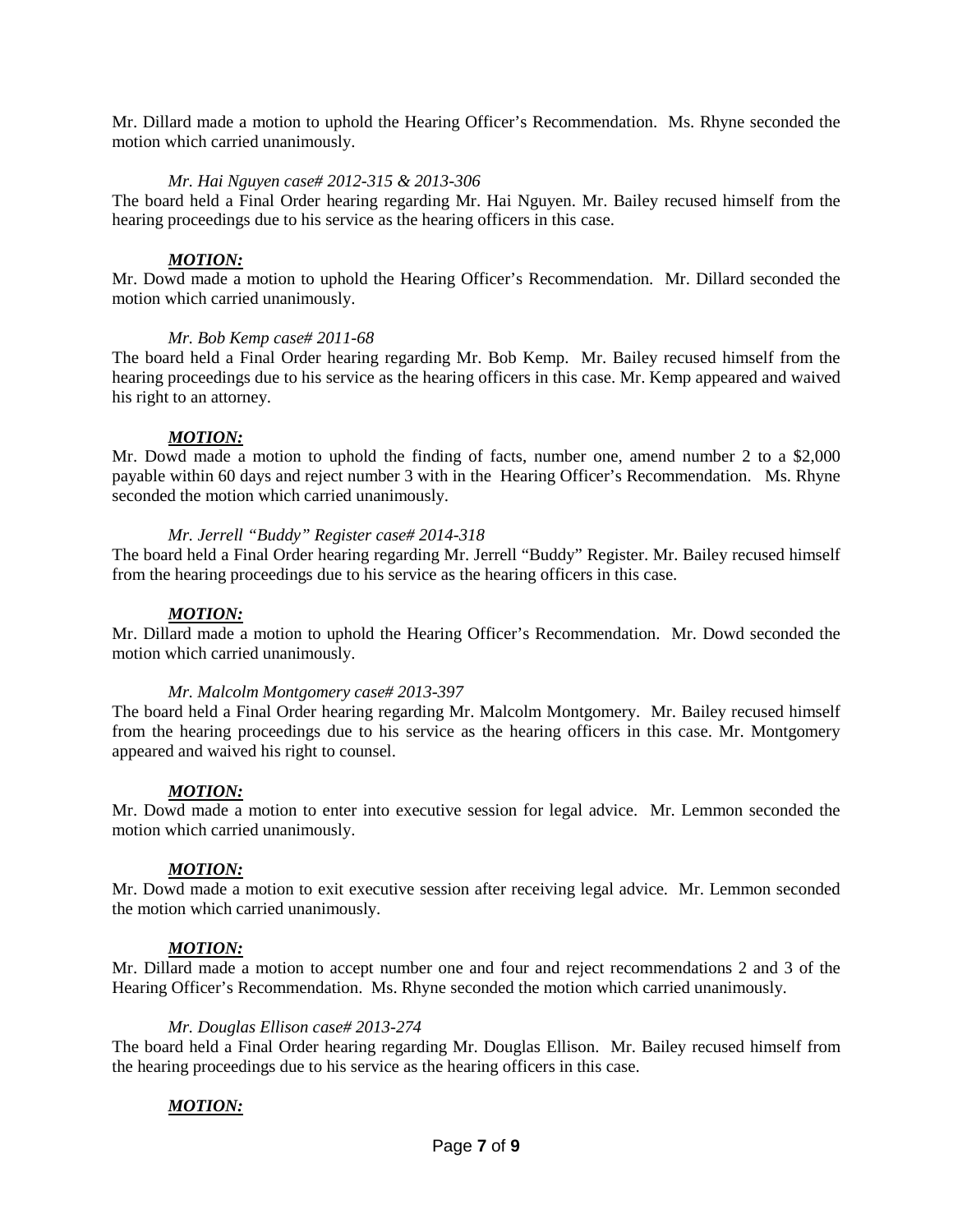Mr. Dowd made a motion to uphold the Hearing Officer's Recommendation. Mr. Lemmon seconded the motion which carried unanimously.

## *Mr. Jessie Joiner case# 2013-204*

The board held a Final Order hearing regarding Mr. Jessie Joiner. Mr. Bailey recused himself from the hearing proceedings due to his service as the hearing officers in this case.

## *MOTION:*

Mr. Dillard made a motion to uphold the Hearing Officer's Recommendation. Mr. Lemmon seconded the motion which carried unanimously.

*Mr. Kevin Brown case# 2013-172 and 2013-280* The board held a Final Order hearing regarding Mr. Kevin Brown.

## *MOTION:*

Mr. Dillard made a motion to uphold the Hearing Officer's Recommendation. Mr. Dowd seconded the motion which carried unanimously.

*Mr. Richard Adams case# 2012-513* The board held a Final Order hearing regarding Mr. Richard Adams.

## *MOTION:*

Mr. Bailey made a motion to uphold the Hearing Officer's Recommendation. Mr. Lemmon seconded the motion which carried unanimously.

### *Mr. Guillermo Sandavol case# 2014-28*

The board held a Final Order hearing regarding Mr. Guillermo Sandavol.

### *MOTION:*

Mr. Dowd made a motion to uphold the Hearing Officer's Recommendation. Mr. Bailey seconded the motion which carried unanimously.

### *Mr. Paul Francis case# 2012-341*

The board held a Final Order hearing regarding Mr. Paul Francis.

### *MOTION:*

Mr. Bailey made a motion to uphold the Hearing Officer's Recommendation. Mr. Dillard seconded the motion which carried unanimously.

*Mr. Otis Thompson case# 2012-328*

The board held a Final Order hearing regarding Mr. Otis Thompson.

## *MOTION:*

Mr. Dill made a motion to uphold the Hearing Officer's Recommendation. Mr. Dowd seconded the motion which carried unanimously.

### **REQUEST FOR NATIONAL ASHI EXAM RECIPROCITY**

Request moved to June agenda

### **Administrator's remarks for information:**

None made all agenda items moved to June board meeting.